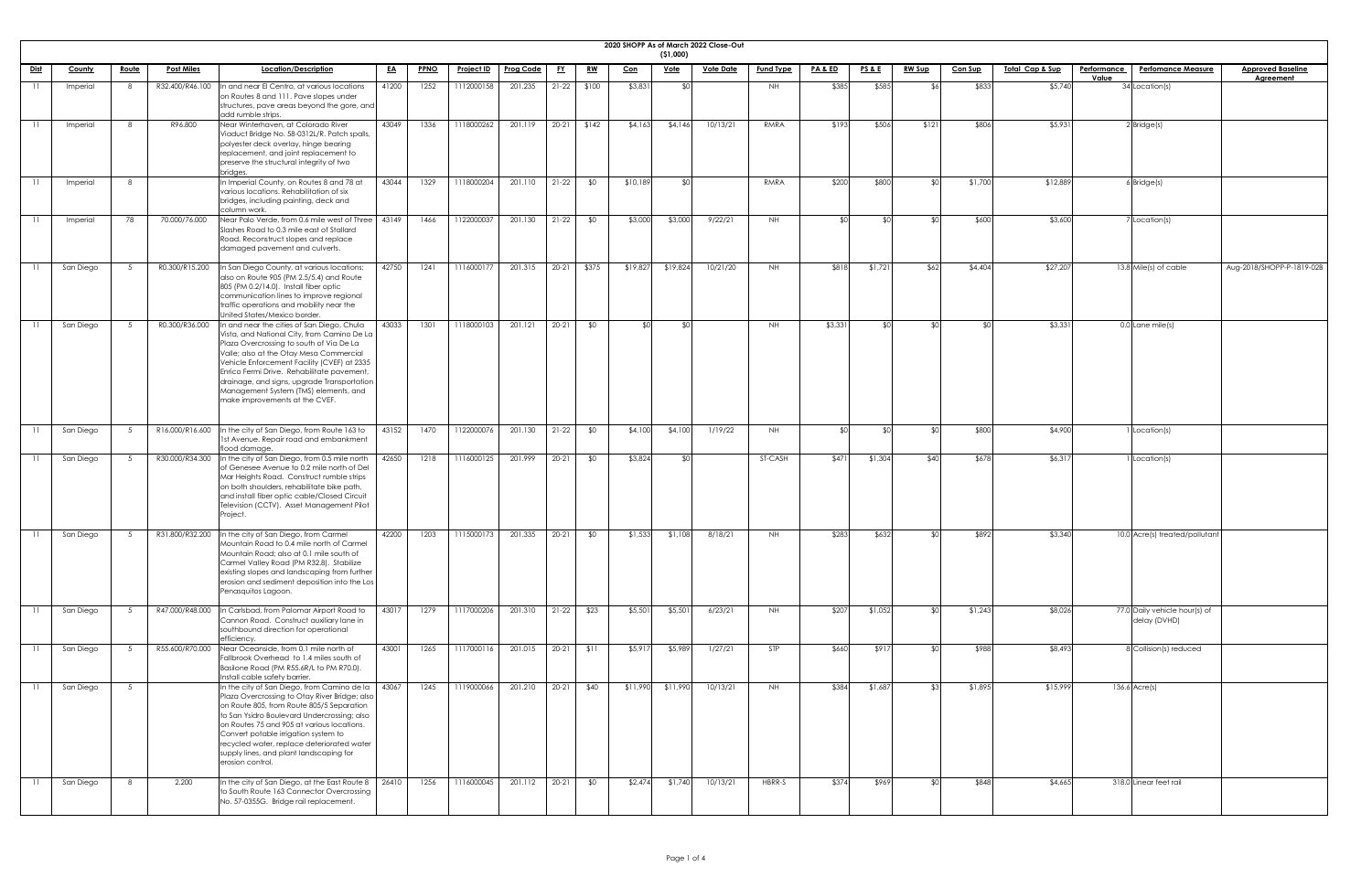|             |               |              |                   |                                                                                                                                                                                                                                                                                                                                                                                                   |           |             |                   |                  |           |               |            | (51,000)    | 2020 SHOPP As of March 2022 Close-Out |                  |                    |                 |                |                |                            |                    |                           |                           |
|-------------|---------------|--------------|-------------------|---------------------------------------------------------------------------------------------------------------------------------------------------------------------------------------------------------------------------------------------------------------------------------------------------------------------------------------------------------------------------------------------------|-----------|-------------|-------------------|------------------|-----------|---------------|------------|-------------|---------------------------------------|------------------|--------------------|-----------------|----------------|----------------|----------------------------|--------------------|---------------------------|---------------------------|
| <u>Dist</u> | <b>County</b> | <u>Route</u> | <b>Post Miles</b> | Location/Description                                                                                                                                                                                                                                                                                                                                                                              | <u>EA</u> | <b>PPNO</b> | <u>Project ID</u> | <b>Prog Code</b> | <u>FY</u> | <u>RW</u>     | <u>Con</u> | <u>Vote</u> | <u>Vote Date</u>                      | <b>Fund Type</b> | <u>PA &amp; ED</u> | <u>PS&amp;E</u> | <b>RW Sup</b>  | <b>Con Sup</b> | <u>Total Cap &amp; Sup</u> | <b>Performance</b> | <b>Perfomance Measure</b> | <b>Approved Baseline</b>  |
|             | San Diego     | 8            | 3.000/8.300       | In the city of San Diego, from Mission Center<br>Road to College Avenue. Construct and<br>upgrade pedestrian curb ramps to meet<br>Americans with Disabilities Act (ADA)<br>standards. Replace damaged sidewalk,<br>replace traffic signals, and install accessible<br>pedestrian signals.                                                                                                        | 42710     | 1227        | 1116000154        | 201.361          | $21-22$   | \$50          | \$2,929    | - \$0.      |                                       | NH               | \$326              | \$1,148         | \$42           | \$925          | \$5,420                    | Value              | $18$ Curb ramp(s)         | <b>Agreement</b>          |
|             | San Diego     | 8            | 5.600             | In the City of San Diego at Route 15; also on<br>Route 805 at the northbound connector to<br>eastbound Route 8 (PM 17.4). Apply High<br>Friction Surface Treatment (HFST) and<br>abrasive shot blasting.                                                                                                                                                                                          | 43060     | 1358        | 1119000026        | 201.010          | $20-21$   | \$0           | \$2,006    | \$1,802     | 7/6/21                                | STP              | ⊄∩                 | \$637           | ¢Λ             | \$545          | \$3,188                    |                    | 107 Collision(s) reduced  |                           |
|             | San Diego     | 8            | 12.900/14.900     | In La Mesa and El Cajon, at El Cajon<br>Overhead No. 57-0362 and Marshall Avenue<br>Overhead No. 57-0369. Rehabilitate two<br>bridge decks.                                                                                                                                                                                                                                                       | 43043     | 1339        | 1118000197        | 201.119          |           | $21-22$ \$625 | \$19,894   | \$19,894    | 1/26/22                               | RMRA             | \$390              | \$1,974         | \$25           | \$3,880        | \$26,788                   |                    | $2$ Bridge(s)             |                           |
|             | San Diego     | 8            | 13.400/R20.400    | In and near El Cajon, at various locations,<br>from 0.4 mile east of Grossmont Boulevard<br>to 0.4 mile east of Los Coches Road.<br><b>Construct Maintenance Vehicle Pullouts</b><br>(MVPs), pave beyond gore areas, install sign<br>post support systems, relocate irrigation<br>controllers and reduce high maintenance<br>landscaping.                                                         | 4116U     | 1146        | 1119000177        | 201.235          | $20-21$   | \$0           | \$5,356    | \$5,181     | 6/23/21                               | NH.              | \$444              | \$1,202         |                | \$1,122        | \$8,124                    |                    | 96 Location(s)            |                           |
|             | San Diego     | 8            | 15.800            | In El Cajon, at the Route 8/67 Separation<br>Bridge No. 57-0365. Repair bridge deck.                                                                                                                                                                                                                                                                                                              | 43129     | 1445        | 1121000189        | 201.130          | $20-21$   | \$0           | \$10,000   | \$10,000    | 5/6/21                                | NH               | ተ                  |                 |                | \$2,000        | \$12,000                   |                    | 1 Location(s)             |                           |
|             | San Diego     |              |                   | R23.000/R61.300 Near Alpine, Pine Valley, and Boulder Oaks,   42210<br>from 1.2<br>miles east of Lake Jennings Park Road to<br>Crestwood<br>Road Undercrossing (PM R61.3R/L).<br>Rehabilitate culverts and energy dissipaters.                                                                                                                                                                    |           | 1194        | 1115000178        | 201.151          | $20-21$   | \$50          | \$8,550    | \$8,189     | 10/13/21                              | NH.              | \$1,077            | \$1,246         | \$319          | \$1,851        | \$13,093                   |                    | 20 Culvert(s) (ea)        |                           |
|             | San Diego     | - 8          | R31.800/R41.700   | Near Alpine, from 0.5 mile east of Willows<br>Road to Pine Valley Creek Bridge. Upgrade<br>guardrail, replace approach/departure<br>slabs and construct rumble strips.                                                                                                                                                                                                                            | 42370     | 1255        | 1116000059        | 201.122          | $21-22$   | \$0           | \$38,417   | \$38,013    | 10/13/21                              | <b>NH</b>        | \$936              | \$3,276         |                | \$5,724        | \$48,353                   |                    | 22.8 Lane mile(s)         | Aug-2019/SHOPP-P-1920-01B |
|             | San Diego     | 8            |                   | In San Diego County, on Routes 8, 67, and 79 42460<br>at various locations. Widen and grade<br>existing hinges at end treatment platforms<br>and to upgrade guardrails and end<br>treatments to current standards.                                                                                                                                                                                |           | 1189        | 1116000075        | 201.015          | $20-21$   | \$0           | \$4,186    | \$3,823     | 10/21/20                              | <b>STP</b>       | \$526              | \$1,046         | $\mathfrak{g}$ | \$960          | \$6,718                    |                    | 6 Collision(s) reduced    |                           |
|             | San Diego     | 15           | R31.300/R37.100   | In and near Escondido, from 0.2 mile south<br>of Route 78 to 0.5 mile north of Deer Springs<br>Road. Rehabilitate pavement by replacing<br>sections of the existing pavement and the<br>outside shoulder with Continuously<br>Reinforced Concrete Pavement (CRCP),<br>pavement slab replacement, bridge<br>approach slab replacement, bridge joint<br>seal work, and sign panel replacement.      | 43051     | 1350        | 1119000008        | 201.120          | $20-21$   | \$0           | \$55,420   | \$58,470    | 10/13/21                              | <b>NH</b>        | \$2,749            | \$5,497         | \$200          | \$10,994       | \$74,860                   |                    | $12.1$ Lane mile(s)       | Jun-2020/SHOPP-P-1920-09B |
|             | San Diego     | 52           | 0.400/5.500       | In the city of San Diego, from 0.1 mile east of  41180<br>Route 5 to 0.2 mile east of Convoy Street;<br>also on Route 805 from 0.2 mile south of<br>Route 52 to Governor Drive (PM 23.5/24.4).<br><b>Construct Maintenance Vehicle Pullouts</b><br>(MVPs), pave slopes under bridge structures,<br>pave narrow areas, upgrade irrigation<br>controllers, replace signs, and pave beyond<br>gores. |           | 1219        | 1112000155        | 201.235          | $20-21$   | \$0           | \$4,117    | \$4,069     | 6/23/21                               | NH               | \$394              | \$1,118         | ₫∩             | \$1,039        | \$6,668                    |                    | 52 Location(s)            |                           |
|             | San Diego     | 52           | 5.100/6.200       | In the city of San Diego, from 0.4 mile west<br>to 0.7 mile east of Convoy Street. Stabilize<br>roadway by using compaction grouting,<br>geogrid, and repave with Continuously<br>Reinforced Concrete Pavement (CRCP).                                                                                                                                                                            | 43112     | 1415        | 1120000103        | 201.130          |           | $20-21$ \$0   | \$16,500   | \$16,500    | 8/17/20                               | <b>NH</b>        | $\mathfrak{C}$     | -\$01           | ו∩≯            | \$1,500        | \$18,000                   |                    | 1 Location(s)             |                           |

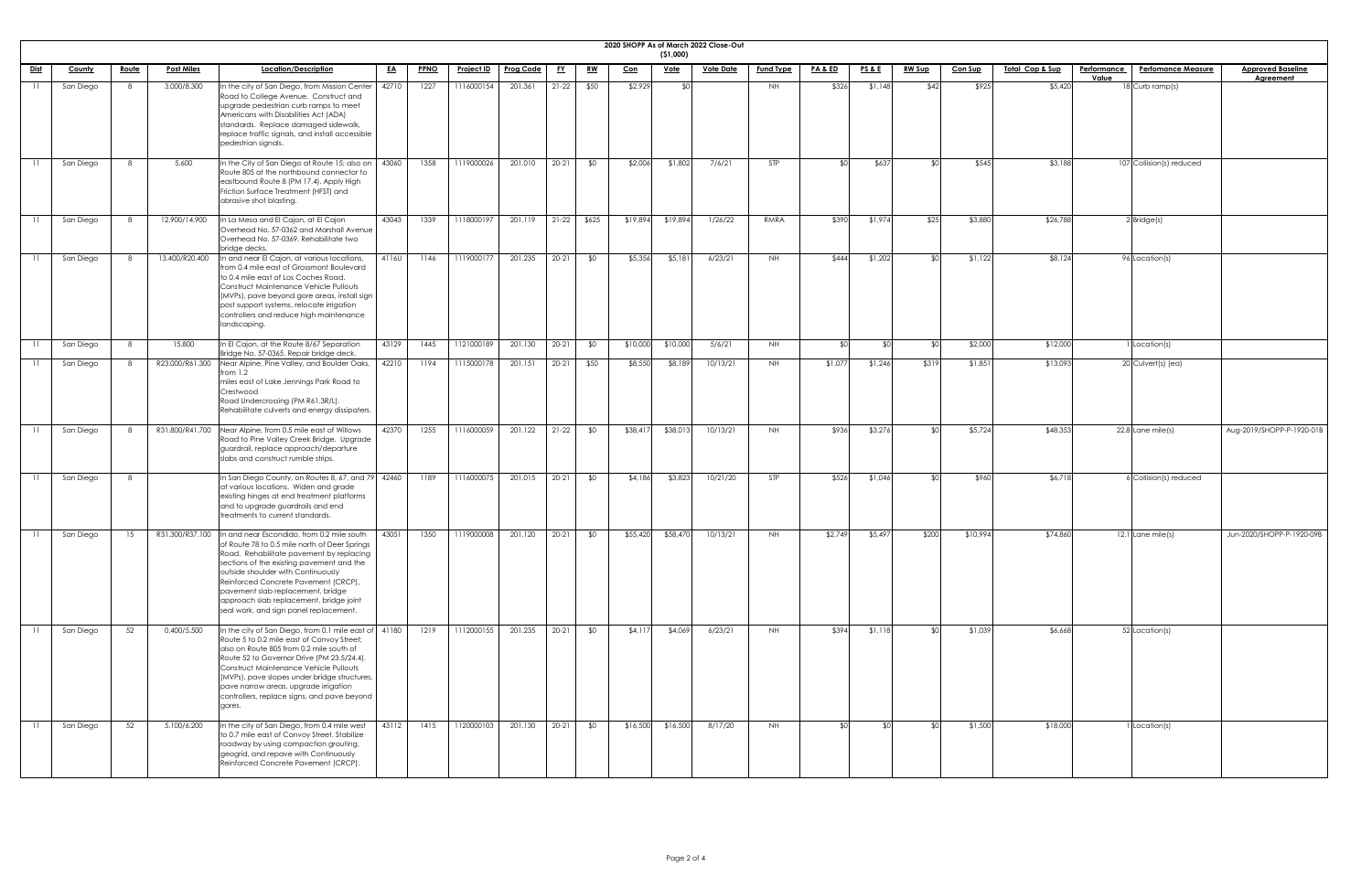|                 |               |              |                   |                                                                                                                                                                                                                                                                                                                                                                                                                                  |           |             |                   |                  |           |           |          | (51,000)    | 2020 SHOPP As of March 2022 Close-Out |                  |                    |                 |               |                |                             |                                                          |                                              |
|-----------------|---------------|--------------|-------------------|----------------------------------------------------------------------------------------------------------------------------------------------------------------------------------------------------------------------------------------------------------------------------------------------------------------------------------------------------------------------------------------------------------------------------------|-----------|-------------|-------------------|------------------|-----------|-----------|----------|-------------|---------------------------------------|------------------|--------------------|-----------------|---------------|----------------|-----------------------------|----------------------------------------------------------|----------------------------------------------|
| <u>Dist</u>     | <b>County</b> | <u>Route</u> | <b>Post Miles</b> | Location/Description                                                                                                                                                                                                                                                                                                                                                                                                             | <u>EA</u> | <b>PPNO</b> | <u>Project ID</u> | <b>Prog Code</b> | <u>FY</u> | <u>RW</u> | $Con$    | <u>Vote</u> | <b>Vote Date</b>                      | <b>Fund Type</b> | <u>PA &amp; ED</u> | <u>PS&amp;E</u> | <b>RW Sup</b> | <b>Con Sup</b> | <u> Total Cap &amp; Sup</u> | <b>Performance</b><br><b>Perfomance Measure</b><br>Value | <b>Approved Baseline</b><br><b>Agreement</b> |
| $\overline{11}$ | San Diego     | 52           | 5.100/9.000       | In the city of San Diego, from 0.4 mile west<br>of Convoy Street Overcrossing (OC) to 0.3<br>mile east of Santo Road OC. Roadway<br>rehabilitation to mitigate highway<br>settlement, construct auxiliary lane,<br>Transportation Management System (TMS),<br>lighting, and roadside safety<br>improvements.<br>(G13 Contingency)                                                                                                | 43025     | 1302        | 1118000079        | 201.120          | $21-22$   | \$15      |          |             |                                       | NH .             | \$2,066            | \$3,452         | \$45          |                | \$5,578                     | 7.8 Lane mile(s)                                         | May-2021/SHOPP-P-2021-06B                    |
| 11              | San Diego     | 54           | 0.000/6.400       | In and near National City and Chula Vista,<br>from Route 54/5 Separation to the Route<br>54/125 Junction. Rehabilitate flexible and<br>rigid pavement on the traveled way,<br>shoulders, ramps and connectors, apply<br>methacrylate to bridge decks, upgrade<br>guardrail and dike.                                                                                                                                             | 42480     | 1188        | 1116000068        | 201.121          | $21-22$   | \$297     | \$18,16  |             |                                       | <b>NH</b>        | \$709              | \$2,260         | \$24          | \$2,470        | \$23,921                    | 36.2 Lane mile(s)                                        |                                              |
|                 | San Diego     | 56           | 0.300/9.700       | In the city of San Diego, from El Camino<br>Real Undercrossing to Route 56/15<br>Separation. Pave beyond gore areas,<br>relocate irrigation control valve boxes,<br>construct rumble strip and Maintenance<br>Vehicle Pullout (MVP), relocate ramp meter<br>cabinets, and upgrade sign post support<br>systems.                                                                                                                  | 41190     | 1251        | 1112000157        | 201.235          | $21-22$   | \$0       | \$2,82   |             |                                       | <b>NH</b>        | \$284              | \$629           |               | \$657          | \$4,390                     | 37 Location(s)                                           |                                              |
|                 | San Diego     | 67           | R6.000/24.377     | In and near Poway, from 0.1 mile south of<br>Lakeside Avenue to Route 78. Rehabilitate<br>asphalt pavement, drainage system<br>restoration, curb ramp upgrades, guardrail<br>upgrades, and enhance crosswalk visibility.                                                                                                                                                                                                         | 43056     | 1344        | 1119000015        | 201.120          | $20-21$   | \$326     | \$26,89  | \$32,000    | 5/12/21                               | NH .             | \$807              | \$2,690         | \$85          | \$5,110        | \$35,909                    | $49.8$ Lane mile(s)                                      |                                              |
|                 | San Diego     | 75           | 11.200/R20.100    | In Coronado, from 0.2 mile north of Rainbow<br>Drive to Glorietta Boulevard; also the<br>entirety of Route 282 (PM 0.0R/0.691 R).<br>Financial Contribution Only (FCO) to City of<br>Coronado to relinquish roadway.                                                                                                                                                                                                             | 43021     | 1304        | 1118000008        | 201.160          | $20 - 21$ | \$0       | \$22,000 |             |                                       | NH .             | \$160              |                 |               |                | \$22,160                    | 9.8 Lane mile(s)                                         |                                              |
|                 | San Diego     | 78           | 0.300/R16.000     | In and near Oceanside, Vista, and San<br>Marcos, at various locations from 0.3 mile<br>east of Route 5 to 0.5 mile west of Route 15.<br>Rehabilitate and replace culverts and<br>rehabilitate pavement.                                                                                                                                                                                                                          | 42230     | 1247        | 1115000180        | 201.151          | $21-22$   | \$204     | \$10,802 | \$11,924    | 3/16/22                               | NH .             | \$811              | \$2,388         | \$212         | \$2,509        | \$16,926                    | 81 Culvert(s) (ea)                                       |                                              |
|                 | San Diego     | 94           | 2.600/R10.700     | In and near the cities of San Diego and<br>Lemon Grove, from 0.1 mile west of 32nd<br>Street/Broadway to Campo Road. Construct<br>and upgrade pedestrian curb ramps and<br>sidewalks to meet current standards.                                                                                                                                                                                                                  | 42510     | 1191        | 1116000077        | 201.361          | $20-21$   | \$110     | \$1,834  | \$1,834     | 5/12/21                               | NH .             | \$776              | \$1,378         | \$134         | \$703          | \$4,935                     | 28 Curb ramp(s)                                          |                                              |
|                 | San Diego     | 94           | 4.400/7.300       | In the cities of San Diego and Lemon Grove,<br>at various locations from 0.2 mile west of<br>47th Street to 0.5 mile west of College<br>Avenue. Construct Maintenance Vehicle<br>Pullouts (MVPs), pave areas beyond gore,<br>upgrade guardrail, install concrete<br>barrier/crash cushions, relocate<br>irrigation/electrical equipment and upgrade<br>curb ramps to current Americans with<br>Disabilities Act (ADA) standards. | 41220     | 1253        | 1112000160        | 201.235          | $20-21$   | \$10      | \$2,73   | \$2,93      | 1/27/21                               | NH.              | \$340              | \$901           | \$10          | \$858          | \$4,856                     | 26 Location(s)                                           |                                              |
|                 | San Diego     | 125          | 9.300/13.000      | In and near Lemon Grove, from south of<br>Elkelton Place to Route 94. Pavement<br>rehabilitation.<br>(G13 Contingency)                                                                                                                                                                                                                                                                                                           | 43024     | 1310        | 1118000033        | 201.122          | $21-22$   | \$120     |          |             |                                       | NH.              | \$3,071            | \$5,557         | \$317         |                | \$9,065                     | $11.5$ Lane mile(s)                                      | Oct-2020/SHOPP-P-2021-02B                    |
|                 | San Diego     | 125          | 9.600/13.200      | In and near Lemon Grove, from 0.1 mile<br>south of Elkelton Place Undercrossing to<br>Route 94/125 Separation. Construct<br>Maintenance Vehicle Pullouts (MVPs), pave<br>beyond gore areas, replace crash cushions,<br>replace guardrail, install access gates, add<br>smart irrigation controllers, relocate irrigation<br>equipment and remove high maintenance<br>landscaping.                                                | 41140     | 1141        | 1112000143        | 201.235          | $20-21$   | \$0       | \$5,074  | \$3,700     | 6/23/21                               |                  | \$431              | \$864           |               | \$1,660        | \$8,029                     | 109 Location(s)                                          |                                              |